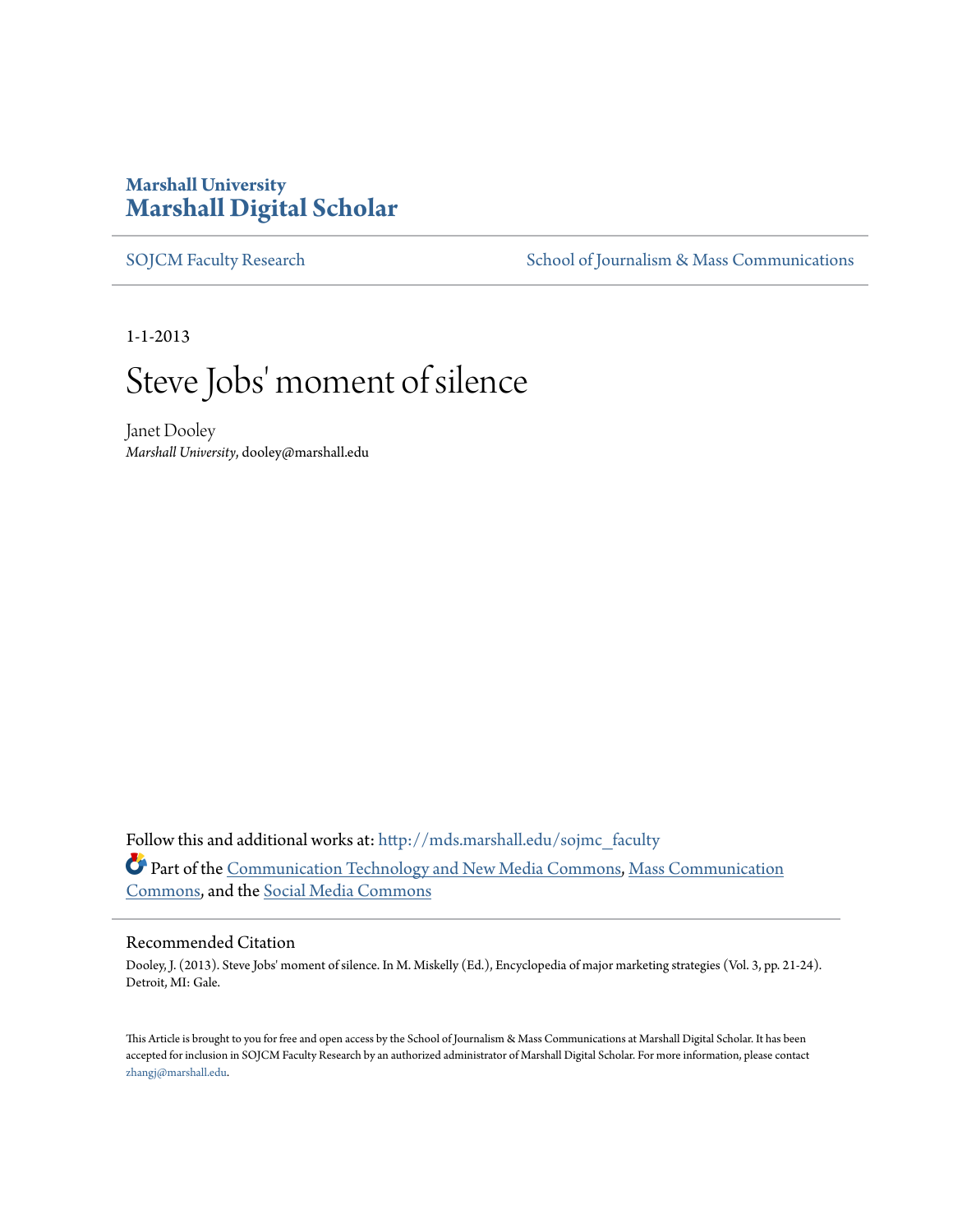From . *Encyclopedia of Major Marketing Strategies*, 0E. © 2013 Gale, a part of Cengage Learning, Inc. Reproduced by permission. [www.cengage.com/permissions](http://www.cengage.com/permissions)

## STEVE JOBS' MOMENT OF SILENCE

Company Name: Apple, Inc. Product Name: Moment of Silence, Macintosh, iMac, iPod, iPhone, iPad Website: stevejobsmomentofsilence.org Country Strategy Deployed in: United States Strategy Name: Steve Jobs Moment of Silence Tactical approach: Web Sector name: Information Technology Industry Group: Technology Hardware and Equipment Industry: Computers and Peripherals Sub Industry: Computer Hardware Date of the Campaign: 2012

#### Situational Analysis

What can be said to commemorate someone whose foresight and innovation transformed the way we communicate?

## Perhaps it's best to say nothing.

Steve Jobs, founder and longtime center of Apple Inc. passed away on October 5, 2011. Tributes to this visionary were spontaneous and abundant. Two students from the School of Visual Arts in New York, Hyui Yong Kim and Bryan Wolff, working with KNARF® Advertising, conceived of a means by which a traditional remembrance, the moment of silence, was upgraded to a modern technological tribute*.* Users of iPods, iPhones, iPads and other computing devices could download to their iTunes library eight seconds of silence as a remembrance to Jobs' contributions to technology, to communication and to the impact on their lives.

Apple Inc., started in 1976 in the Jobs' family garage, funded by the sale of his Volkswagen bus and the sale of partner Steve Wosniak's scientific calculator. Apple burst onto the scene in 1984 with the now famed Superbowl commercial, and, thus, became Jobs' and Wosniak's national foray into the computer industry they were destined to revolutionize. Elliott credits the 1984 spot, created with Lee Clow, Steve Hayden and Brent Thomas of Chiat/Day, with the idea of "big concept, big-budget commercials produced especially for the Super Bowl.<sup>1</sup> Apple I and Apple II laid the foundation for the evolution of modern technology and for planting home computing in the consumer culture. Computers would no longer be the auspices of

1. Elliott, Stuart. "Apple's Longtime Ad Partner Reflects on Jobs." *New York Times Media Decoder,* October 7, 2011. Accessed October 10, 2012. http://mediadecoder.blogs.nytimes.com/2011/10/07/apples-longtime-ad-partner-reflects-onjobs/.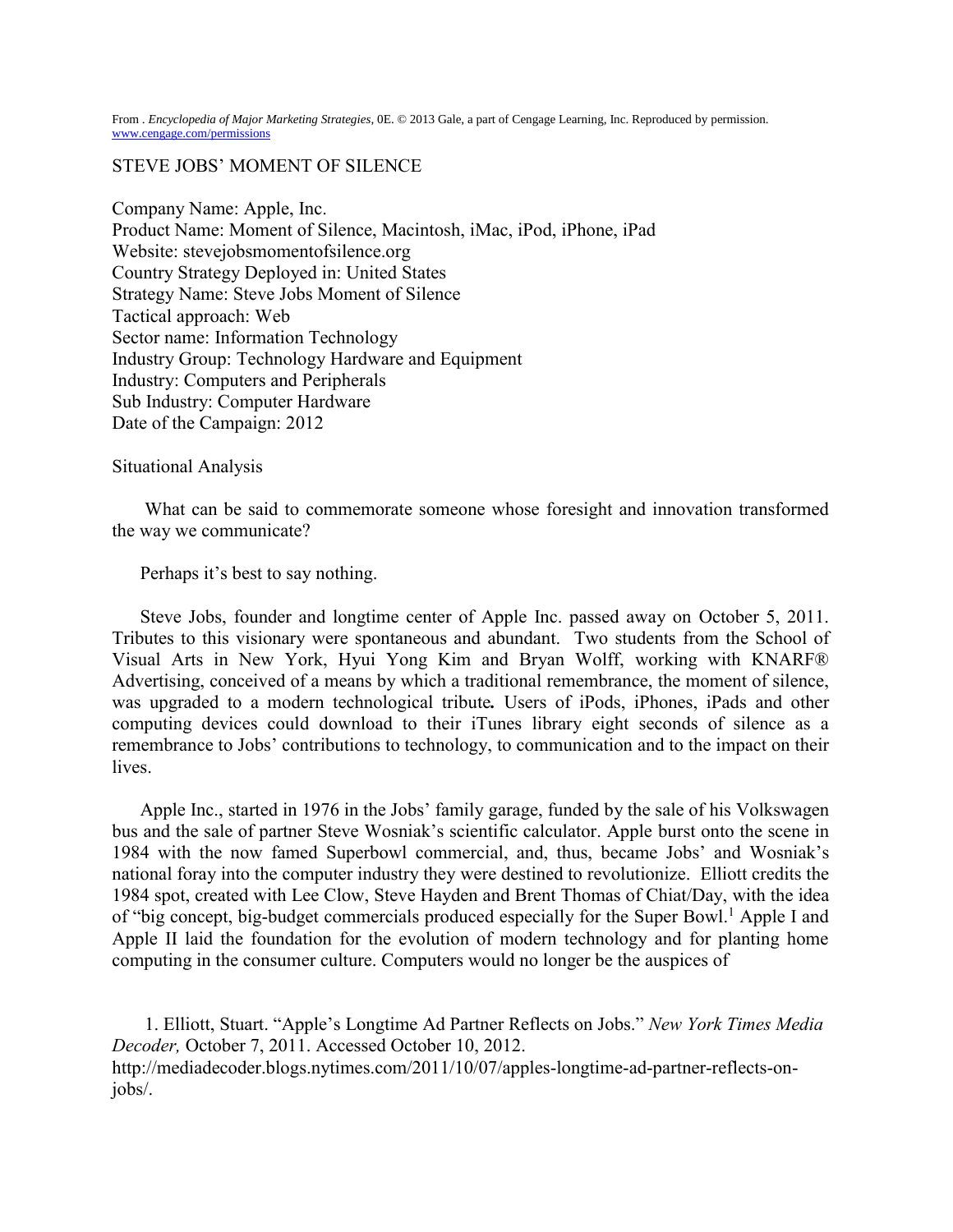government and big business, but would be democratized and made available to consumers for home and personal use.

Jobs was removed as the CEO of Apple in 1985 at which time he started NeXT, and he bought the company that would become Pixar Animation Studios. Apple bought Pixar in 1997 and reinstated Jobs as the CEO. Jobs is widely credited with revitalizing Apple in the 1990s, returning to his maverick product development and initiating Macbook Air, iPod, iPhone and iPad. Junrod described Jobs as someone who "rewrote the language of technological progress" and "gave us back our toys." 2

Jobs' focus in product development was clearly on people and their needs more than on tangible, physical items. According to Morris, new product ideas began in the gut and were fleshed out in conversation and "what if" style questions. What things that we use do we hate? What kinds of things would we like to have? Jobs wanted Apple to conceive of and build products that he and Apple employees, as well as ultimate users, found interesting and exciting. The product was hero, according to Crain, a notion that may be out of favor with most manufacturers today.

Throughout his history with Apple, Jobs was not only a genius with technological innovations, he was a Machiavellian marketer as well. He has been described as an "obsessive  $CEO^{\gamma3}$  whose "convention-challenging ads" and "rebel-shtick"<sup>4</sup> captivated audiences. According to Learmouth, Jobs "saw advertising as inextricable from products . . . The product wasn't an iMac or iPod, it was the brand itself and how a well-designed product can make your life easier."<sup>5</sup> He was "involved in every aspect of" and had a "respect for and obsession with the craft of advertising." 7 It is Jobs' recognition of the significance of messaging that spawned such memorable and iconic advertising as 1984, Think Different and Mac vs. PC.

In normal marketing circumstances IBM and Microsoft immediately surface as the greatest rivals of Apple, but the Moment of Silence tribute is not an instance that benefits from rivalry. It is one that drew empathy from competitors. The project is not about drawing new customers, but an opportunity for loyal users to memorialize the innovator they admired, and competitors shared their regard for Jobs. Even the most stalwart competitors were compelled to join in the commemorations.

2. Junod, Tom. "Steve Jobs." *Esquire,* December 2011, p. 176.

3. Morris, Betsy. "What makes Apple Golden." *CNN Money: Fortune, America's Most Admired Companies,* March 3, 2008. Accessed October 10, 2012. http://money.cnn.com/2008/02/29/news/companies/amac\_apple.fortune/index.htm.

4. Steinberg, Brian. "Why Apple had to Evolve its Approach," *Advertising Age,* September 3, 2012.

5. Learmonth, Michael. "He Thought Different." *Advertising Age,* October 10, 2011, 3.

6. Steinberg, *Why Apple,* 6.

7. Parekh, Rupal. "In Post-Jobs Era, TBWA will be Keeper of Flame. *Advertising Age,*  October 10, 2011, 3.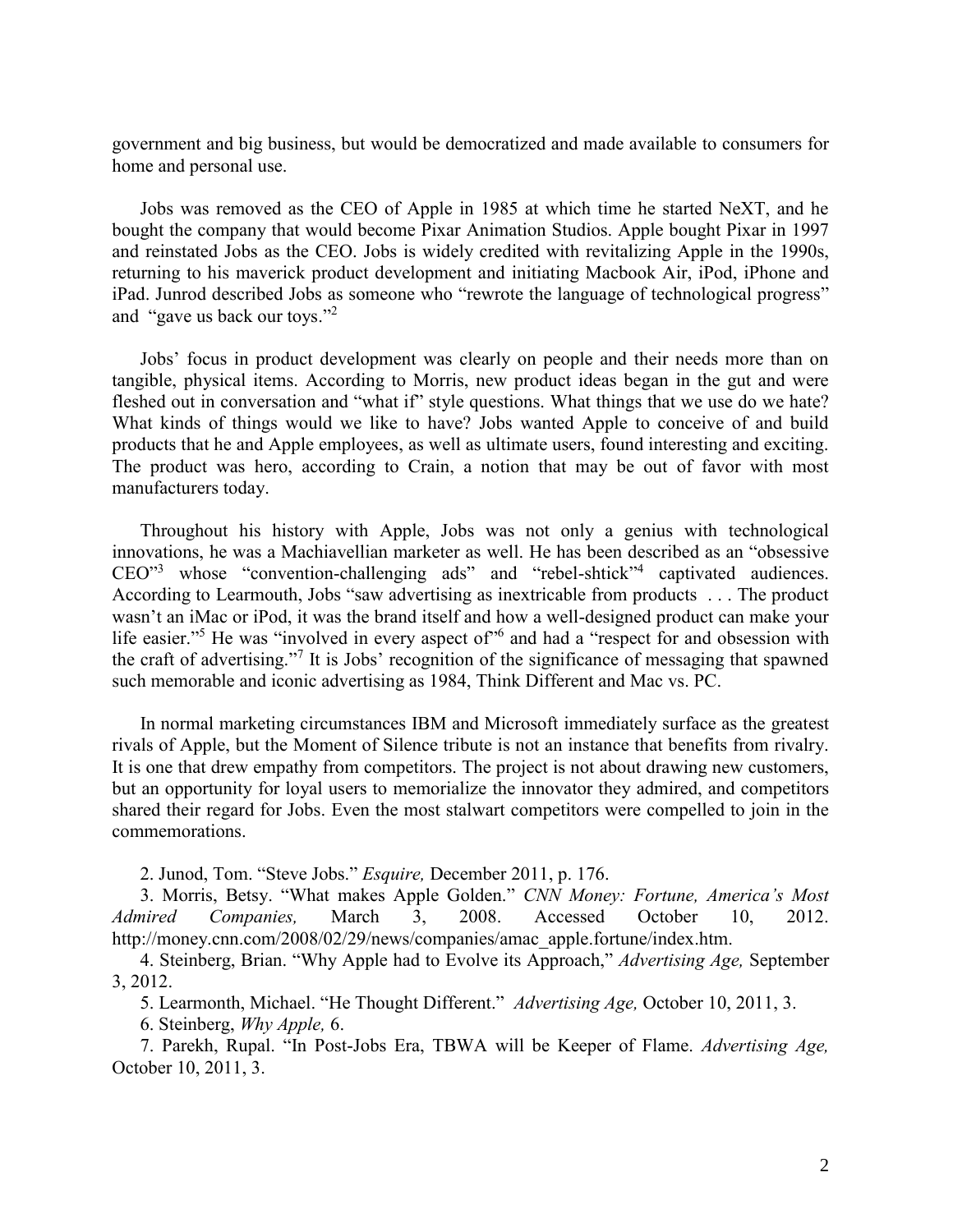## Target Market

Jobs himself resisted the notion of target markets, arguing that customers could not possibly tell marketers their sentiments about products that were still "around the corner."<sup>8</sup>

According to Arvidson's research, Apple targets younger, affluent, early adopters. On the whole they tend to be between 18 and 34, liberal, live in cities and see themselves as unique and hoping to make their mark. Beyond that broad demographic profile, Morris says, "Almost everything Apple makes transcends gender, geography, age and race. An Apple Store is a demographic melting pot, with computer games for kids and a Genius Bar for their parents, and so much cool stuff to touch that it's a magnet for teens and twenty-somethings."<sup>9</sup>

Other market analysts, however, argue that Apple has clear markets and market segments. Music enthusiasts between 12 and 35 are iPod users. The majority of traffic on the Apple website is under 35 years of age, and iPhone users are younger, affluent and spend more per month on their phone bills. Other segments often linked with Apple are creative professionals, enterprise users, developers, iPads for people who don't need computers, and mothers.

The Moment of Silence campaign, however, cannot mesh with most notions of targeting. Its appeal is broad, and The Steve Jobs Moment of Silence website itself described the target for this particular tribute as Apple users between 15 and up. Naturally, because the download generates funding for pancreatic cancer research, individuals interested in supporting that particular cause must be considered an additional target segment.

Although Jobs was competitive he was highly regarded, and many who were not loyal users of Apple products recognized the impact he had on the industry. They, too, have found the Moment of Silence worthy.

#### Marketing strategy

The challenge facing the students at the School of Visual Arts was multifaceted.

- Complement the creativity that is the hallmark of Apple advertising.
- Pay homage to the technology that transformed an industry.
- Create a respectful, fitting tribute.
- Recognize the deep loyalty of Apple users.

The KNARF Advertising team, Executive Creative Director, Frank Anseimo, and the two student copywriters/art directors, Hyui Yong Kim and Bryan Wolff recognized the issues they

8. Morris, What makes Apple, 1.

9. Arvidson, Erik. "Target Audience for Mac or Apple Computers." *eHow*. Accessed November 12, 2012. http:/www.ehow.com/info\_8737092\_target-audience-mac-applecomputers.htm.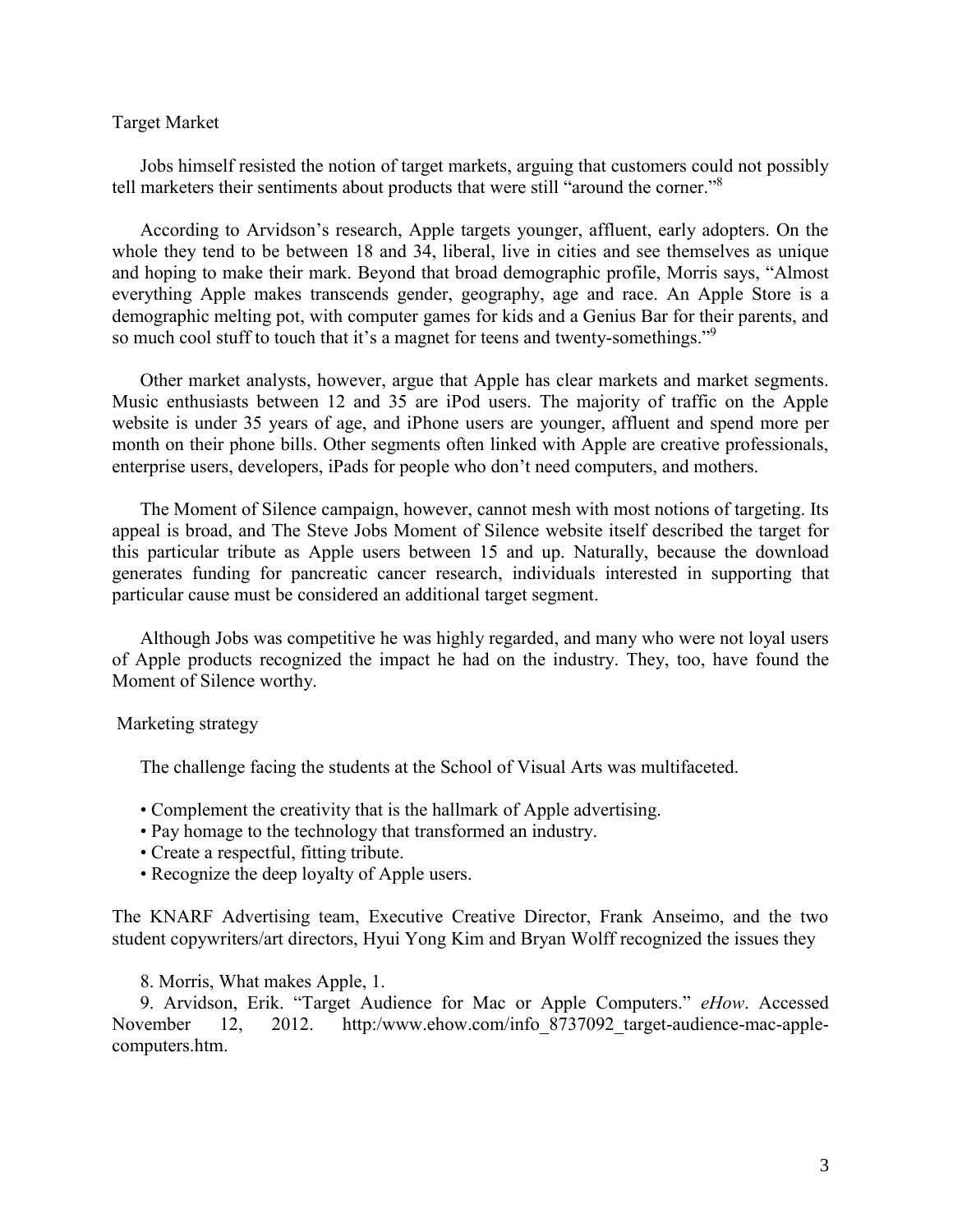faced. Kim asked, "What if we harnessed the passion people have for the Apple brand and steered it toward helping in the fight against the disease that took the Apple founder's life?"<sup>10</sup>

He also realized that, "Apple products mean more to their users than mere pieces of plastic enclosing silicon chips. The loyalty people have to the Apple brand has made it the world's most beloved brand."<sup>11</sup> Any tribute would also had to carefully balance honoring Jobs' life and calling attention to his contributions while avoiding an appearance of commercialization.

#### Marketing tactics

With simplicity that would have gratified Jobs, Kim and Wolff, on January 13, 2012 launched a moving commemoration and fundraiser employing the essence of Jobs' creations. Through a 99¢ iTunes purchase customers can download eight seconds of silence to their iTunes library. The eight seconds represent the eight years Jobs battled the cancer that eventually took his life, and the sudden elongated pause in the music library is an ever-present reminder of Jobs.

The campaign launched with some online print ads, significant media coverage, especially online blogs, but viral was the main means of passing the message. The stevejobsmomentofsilence.com link was shared among bloggers, news and business sites, personal webpages and email*.*

Customers visiting the website are greeted with a simple black screen, a profile image of Jobs and an explanation that purchasing the Moment of Silence will generate funds for pancreatic cancer organizations including The Pancreatic Cancer Action Network®, The Lustgarten Foundation® and The Hirshberg Foundation for Pancreatic Cancer Research®.

When the brief video is activated, white type displays on a black screen to say, "How do we pay homage to one of history's greatest innovators?" and dissolves to "And also inspire people to help fight the disease that took his life?" The Steve Jobs Moment of Silence logo fades in, and a demonstration of how to purchase the download follows. Then consumers see a hand holding an iPhone with the end of a Dylan selection playing. The Jobs' profile from the logo appears and eight quiet seconds tick off. Suddenly "Revolution" by the Beatles bursts from the iPhone. Following is the text, "This small break in our iTunes library will remind us to never forget the man who brought us:" and five of Jobs' most revolutionary products appear on the screen beneath the text. Finally the last of the message, "And help fight cancer," concludes the video.

The entire video runs one minute and 18 seconds, yet it establishes a strong connection with users of Apple products. Jobs packaged sound and images into small affordable devices that Kim and Wolff have juxtaposed against simple silence and black screens. The song (i.e., silence)

10. Hawkins, Chelsea. "An Award Winning Tribute to Steve Jobs." *KoreAm. The Korean American Experience*, August 27, 2012. Accessed October 4, 2012.

http://iamkoream.com/august-issue-an-award-winning-tributes-to-steve-jobs/.

11. Ibid.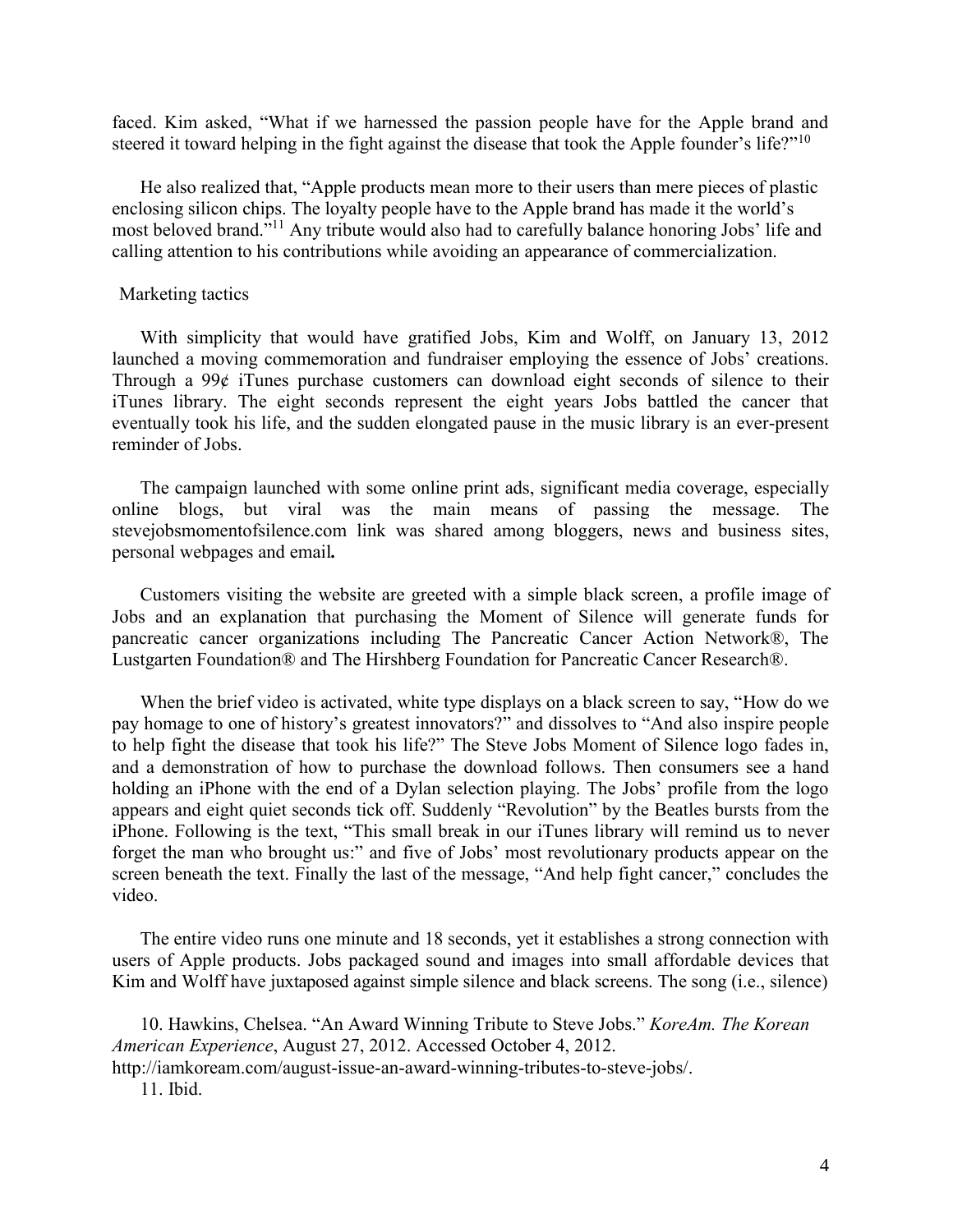"cleverly appropriates into the digital era the moment of silence we use to show reverence."<sup>12</sup> The blast of Revolution is a particularly appropriate break in the silence and a jolting reminder of Jobs' impact on technology, on communications, on the way we interact with media and on our lifestyles.

#### Outcome

According to vimeo's website tracking statistics, by early December 2012 the Steve Jobs Moment of Silence website had averaged 2058 plays a week. Peak viewing occurred during January and February of 2012. The Steve Jobs Moment of Silence Presentation Board website claimed 210,000 loads in a single day early in the year and noted that 27% of the site's visitors have downloaded the eight-seconds of silence.

In addition to the quantitative measures, the Steve Jobs Moment of Silence campaign has meet critical success. To date is has been awarded the following prestigious recognition: Art Directors Club Global, 2012, Product Design, Silver Award; Clio Awards, 2012, Interactive, Silver; One Show, 2012, Public Service, Bronze; London International Awards, 2012, Innovative Use of Design, Bronze; Design and Art Direction, 2012, Digital Advertising, In-Book; Andy Awards, 2012, Public Service, Shortlist; Cannes Lions, 2012, Direct Lions, Shortlist.

# Sidebar

The announcement of Steve Jobs' passing triggered tributes and homages worldwide. They were moving and creative.

The Steve Jobs Moment of Silence did not come from Apple's long time advertising agency TBWA/Media Arts Lab but from a small New York based agency with largely student affiliation, KNARF®.

TBWA/Media Arts Lab and its earlier incarnations of TBWA and Chiat/Day worked closely with Jobs on the Apple account from the beginning. Lee Clow was involved in the creation of 1984 and continued to craft with Jobs most of the iconic Apple messages and images.

Just shortly after Jobs' death, TBWA/MAL did not issue a public statement, but circulated an internal memo remembering his genius, innovation and friendship. Later the agency launched a microsite with a portrait of Jobs compiled from a selection of commercials, interviews, and recorded conversation. Currently TBWA/MAL is expected to continue representing the Apple account.

12. Schenker, Dylan. "Apple Offers Steve Jobs 'Moment Of Silence' Track As Fundraising Tribute." *psfk,* January 17, 2012. Accessed October 4, 2012. http://www.psfk.com/2012/12/01/steve-jobs-moment-of-silence.htm.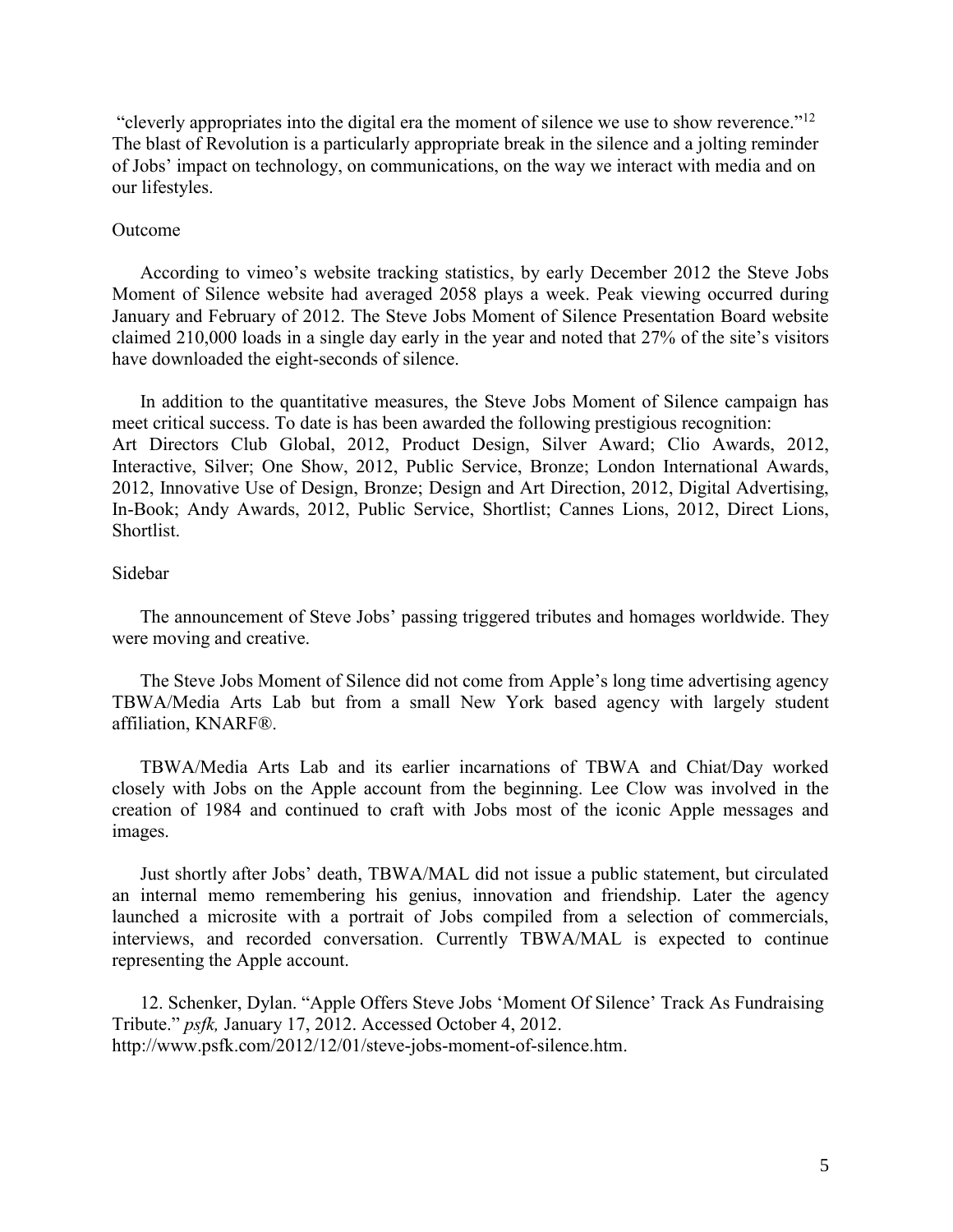Apple recently replaced their homepage with a short video of Jobs on the anniversary of his death. Other clever homages to the renowned innovator include an iSad computer screen, Doyle, Dane, Bernbach's sad faced Macintosh launch icon, visual artist Olivier Lefebvre's landart tribute of a portrait fashioned from 3750 apples, and a note left at a spontaneous gathering at an Apple Store near Toronto, Canada, "See you in the cloud, Steve."<sup>13</sup>

13. "See You in the Cloud, Steve: Makeshift Memorials in Toronto and Around the World Pay tribute to Jobs. *Toronto Star* (Toronto, Canada), October 7, 2011, B2.

Janet Dooley Marshall University

Further Reading

- "A Moment of Silence to Honor Steve Jobs and Raise Money to Fight Pancreatic Cancer." *Poolhouse—A Collective of Freelance Producers,* January 17, 2012. Accessed November 29, 2012. http://thepoolhouse/tv/blog/tag/knarf-ny/
- Arvidson, Erik. "Target Audience for Mac or Apple Computers." *eHow*. Accessed November 12, 2012. http:/www.ehow.com/info\_8737092\_target-audience-mac-apple-computers.htm.
- Asay, Matt. "Apple doesn't Target Markets. It Targets People." August 26, 2010. Accessed November 28, 2012. http:// gigaom.com/2010/08/26/apple-doesn't-target markets-it-targetspeople/.
- Berkowtiz, Joe. "A Moment of Digital Silence for Steve Jobs." *Co.Create: Creativity\Culture\Commerce,* January 17,2012. Accessed October 4, 2012. http:///wwwfastcocreate.com/1679396/a-moment-of-digital-silence-for-steve-jobs
- Crain Rance. "Steve Jobs' Secret Marketing Weapon? Conviction, Intuition." *Advertising Age,*  October 10, 2011.
- Duncan. "TBWA Tribute to Steve Jobs." *The Inspiration Room,* October 15, 2011. Accessed November 28, 2012. http://theinspirationroom.com/daily/2011/tbwa-tribute-to-steve-jobs.
- Elliott, Stuart. "Apple's Longtime Ad Partner Reflects on Jobs." *New York Times Media Decoder,* October 7, 2011. Accessed October 10, 2012. http://mediadecoder.blogs.nytimes.com/2011/10/07/apples-longtime-ad-partner-reflects-onjobs/
- Gamet, Jeff. "Apple Co-founder Steve Jobs Passes Away at 56 [Updated]." *The Mac Observer.*  October 5, 2011. Accessed October 4, 2012. http://www.macobsersver.com/tmo/article/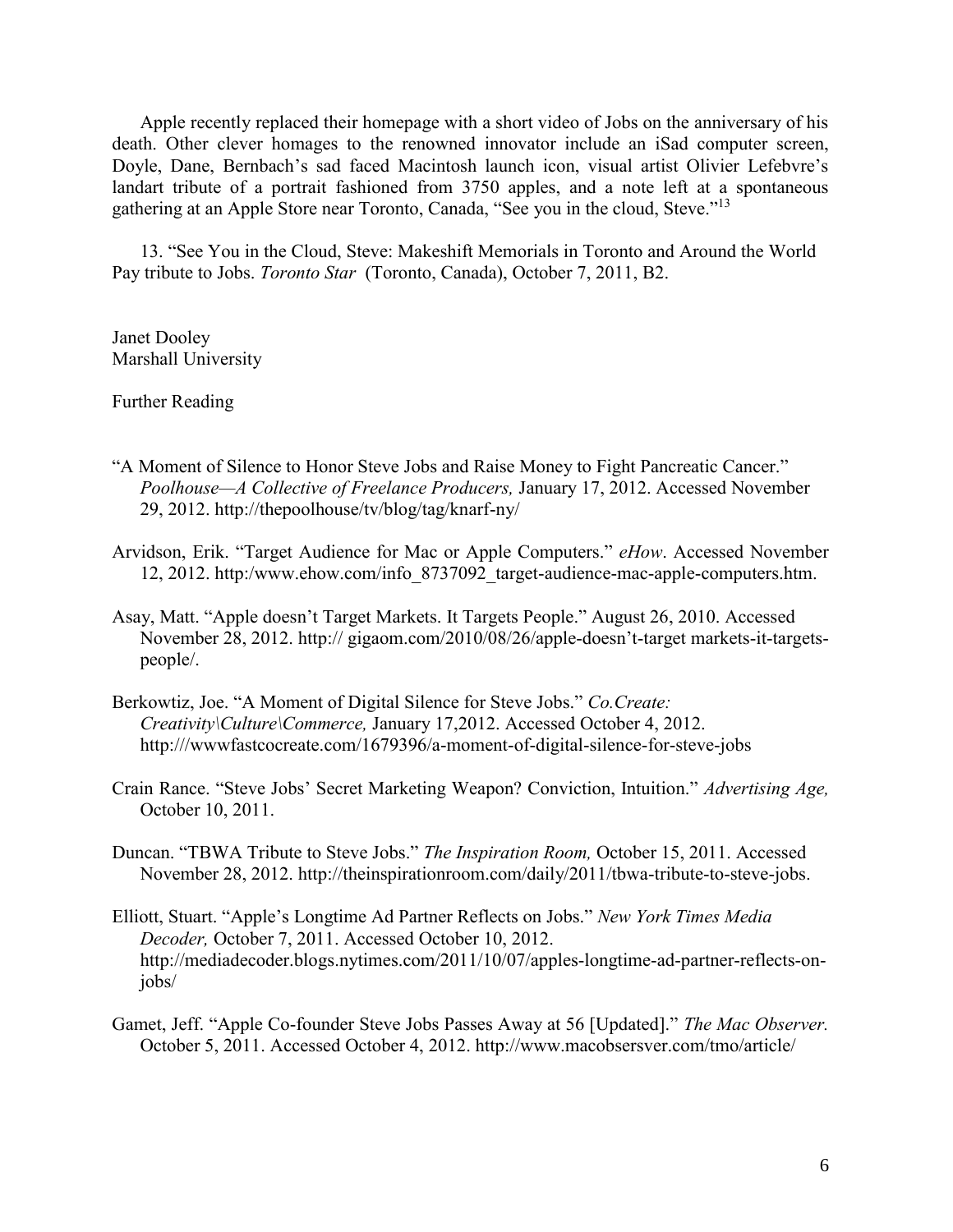Hawkins, Chelsea. "An Award Winning Tribute to Steve Jobs." *KoreAm. The Korean American Experience*, August 27, 2012. Accessed October 4, 2012. http://iamkoream.com/august-issue-an-award-winning-tributes-to-steve-jobs/.

Junod, Tom. "Steve Jobs." *Esquire,* December 2011.

- Kary, John, "Developers: We are no longer Apple's target market." *John Kary.net.* July 25, 2012. Accessed October 10, 2012. http://johnkary.net/developers-we-are-no-longer-applestarget-market.
- Kim, Hyui Yong. "Interactive &TV/CF." *Yesterday you said Tomorrow.* Accessed November 12, 2012. http://www.hyuikim.com/
- KNARF®. "Steve Jobs Moment of Silence." *stevejobsmomentof silence*. Accessed October 4, 2012. http://stevejobsmomentsofsilence.org.

------. "Steve Jobs Moment of Silence: Presentation Board." *stevejobsmomentof silence*. Accessed October 4, 2012. http://stevejobsmomentsofsilence.org/\_/Presenstation\_Board.html.

Lasseter, John. "Steve Jobs Entrepreneur and Inventor, 56. 2011 Farewell." *Time*, December 26, 2011.

Learmouth, Michael. "He Thought Different." *Advertising Age,* October 10, 2011.

- Malik, Om. "Steve Jobs and the Sound of Silence." August 24, 2011. Accessed October 4, 2012. http://gigaom.com/2011/08/24/steve-jobs-the-sound-of-silence/.
- Morris, Betsy. "What makes Apple Golden." *CNN Money: Fortune, America's Most Admired Companies,* March 3, 2008. Accessed October 10, 2012. http://money.cnn.com/2008/02/29/news/companies/amac\_apple.fortune/index.htm.
- Parekh, Rupal. "In Post-Jobs Era, TBWA will be Keeper of Flame. *Advertising Age,* October 10, 2011.
- Pous, Terri. "WATCH: Apples Tribute to Steve Jobs." *Time NewsFeed.* October 5, 2012. Accessed October 4, 2012. http://www.newsfeed.tim.com/2012/10/05/watch-apples-tributeto-steve-jobs.
- Sanina, Anna. "Apple Raising Funds with the Moment of Silence and Planning to Build a Glass Store in France." *Popsop,* January 18, 2012. Accessed October 4, 2012. http://popsop.com/52727.
- Schenker, Dylan. "Apple Offers Steve Jobs 'Moment Of Silence' Track As Fundraising Tribute." *psfk,* January 17, 2012. Accessed October 4, 2012. http://www.psfk.com/2012/12/01/steve-jobs-moment-of-silence.htm.